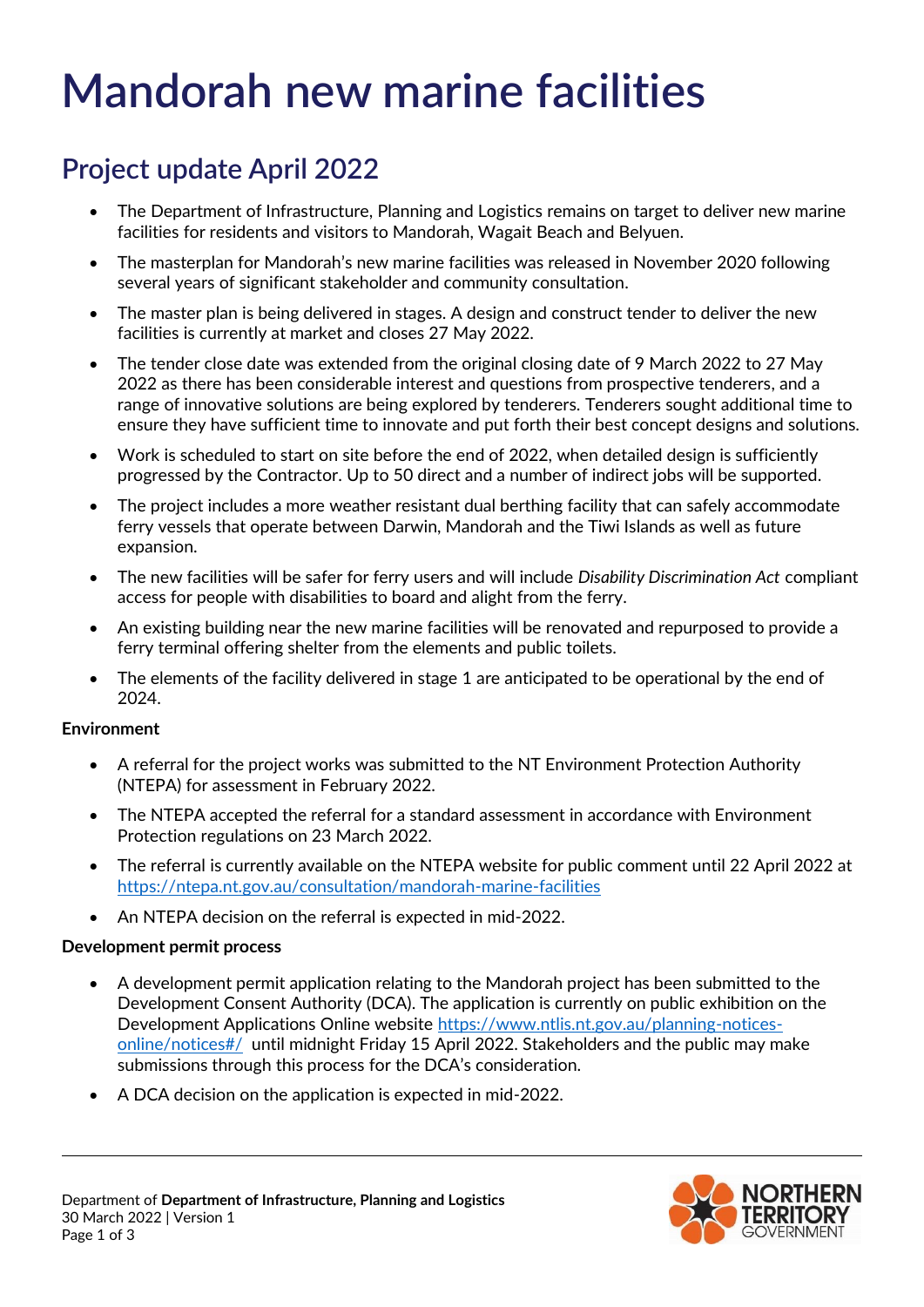#### **Scope of works**

The key elements of the project to be constructed in the current scope include

- A safe harbour formed by two breakwaters a large northern breakwater and a smaller southern breakwater.
- Capital dredging to create an access channel, turning basin and berthing area for the ferry, and also enable recreational vessels to safely access a new boat ramp.
- A new floating pontoon, gangway, jetty structure and causeway to enable access to the ferry from land. These facilities will include an engineering solution to transport mobility impaired persons to the pontoon. A design for this solution will be finalised in the D&C stage, and will include relevant stakeholder user group consultation to ensure it is fit for purpose.
- **The re-purposing of an existing building on the site to function as a ferry terminal.**
- New carpark, short connecting road, pedestrian paths, and minor modifications to the existing carpark to improve access.
- A new single-lane boat ramp, connecting to the existing car park. If this element cannot be included in the stage 1 scope within budget, it will be included in a second stage of the project.

Access to the existing Mandorah jetty will be maintained during construction and operation of the new marine facilities to provide recreational fishing access until a purpose built fishing platform is built in the second stage of the project.

The existing jetty will also be utilised to ensure that ferry access is maintained throughout construction of the new facilities.